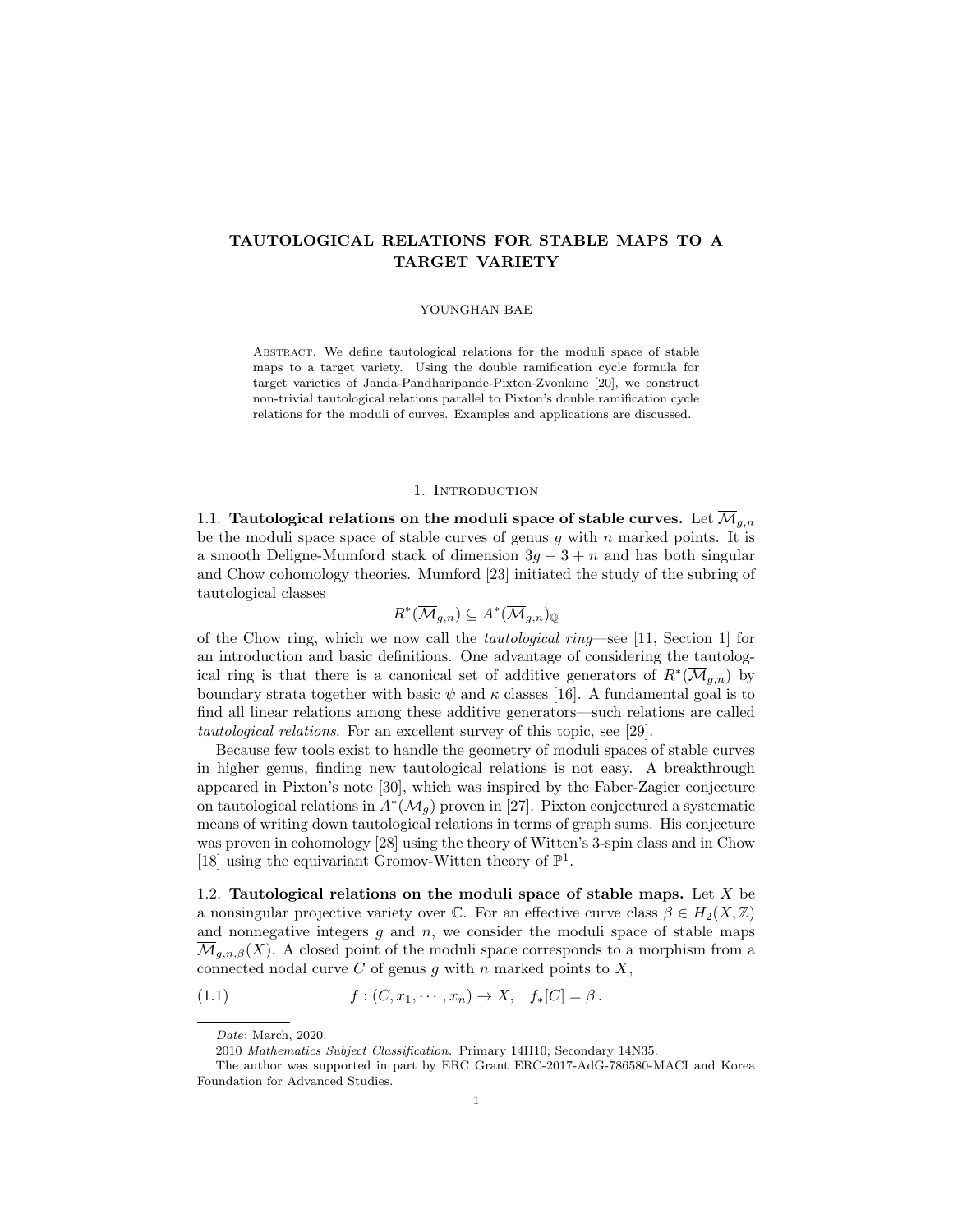By the stability condition, the data (1.1) is required to have only finitely many automorphisms—see [14] for a foundational treatment. Unlike  $\overline{\mathcal{M}}_{q,n}$ , the moduli space of stable maps is typically not smooth and can have many connected components of different dimensions. Nevertheless,  $\overline{\mathcal{M}}_{q,n,\beta}(X)$  has a natural perfect obstruction theory of expected dimension

$$
vdim = (1 - g)(dim_{\mathbb{C}}X - 3) + \int_{\beta} c_1(X) + n,
$$

which allows us to define virtual fundamental classes [5] and Gromov-Witten invariants [4] for the target variety  $X$ .

The first question that we pursue here is whether a ring of tautological classes can be defined in the rational Chow theory of  $\mathcal{M}_{q,n,\beta}(X)$ . In Section 2, we define tautological classes via fundamental classes and show that their span in the Chow group carries a natural product structure. The issue of the multiplication of tautological classes is delicate because we are considering cycles on a singular space  $\overline{\mathcal{M}}_{g,n,\beta}(X)$ . Nevertheless, this product structure can be obtained by realizing tautolgical classes as Fulton's operational Chow classes [13, Chapter 17]. In genus 0, tautological classes were studied earlier by Oprea [25] in cases where the moduli space of stable maps  $\overline{\mathcal{M}}_{0,n,\beta}(X)$  is smooth. Our definition agrees with [25] in the cases he considers.

Classical examples of tautological relations on  $\overline{\mathcal{M}}_{q,n,\beta}(X)$  come from tautological relations on  $\overline{\mathcal{M}}_{g,n}$  by pulling-back relations via the stabilization morphism

(1.2) 
$$
st: \overline{\mathcal{M}}_{g,n,\beta}(X) \to \overline{\mathcal{M}}_{g,n}.
$$

Formulas for the pull-back are presented in Section 2.2.

Our study is motivated by the following two basic questions concerning the structure of tautological relations on the moduli space of stable maps:

- (1) Can we use the geometry of X to find tautological relations on  $\overline{\mathcal{M}}_{q,n,\beta}(X)$ that are not obtained via pull-back from Pixton's set of tautological relations on  $\mathcal{M}_{q,n}$ ?
- (2) Can we use the tautological relations on  $\overline{\mathcal{M}}_{q,n,\beta}(X)$  to determine new relations among Gromov-Witten invariants?

For question (1), the answers should be in the form of general constructions which are valid for all target variety<sup>1</sup>. As an example, in [22], the authors obtained tautological relations in the Picard group of  $\overline{\mathcal{M}}_{0,n,d}(\mathbb{P}^m)$  to prove a reconstruction theorem for genus 0 quantum cohomology and quantum K-theory for

$$
X\subseteq \mathbb{P}^m\,.
$$

Our main result here is a general construction of tautological relations for  $\overline{\mathcal{M}}_{q,n,\beta}(X)$ using the new double ramification cycle formula for target varieties of Janda-Pandharipande-Pixton-Zvonkine [20]. Because the construction essentially involves the geometry of  $X$ , the relations are not expected to be pull-backs. Examples and applications are provided in Section 4.

When  $X$  is a point, the relations constructed here specialize to the double ramification cycle relations for  $\overline{\mathcal{M}}_{g,n}$  conjectured by Pixton [31] and proven by Clader and Janda in [8]. In fact, our proof follows the strategy of [8].

<sup>&</sup>lt;sup>1</sup>For instance, if X is a K3 surface, the virtual fundamental class of the moduli space of stable maps is zero if  $\beta$  is nonzero. And it is not likely to be true that these relations come from tautological relations on  $\overline{\mathcal{M}}_{g,n}$ . In this note we will not consider such cases.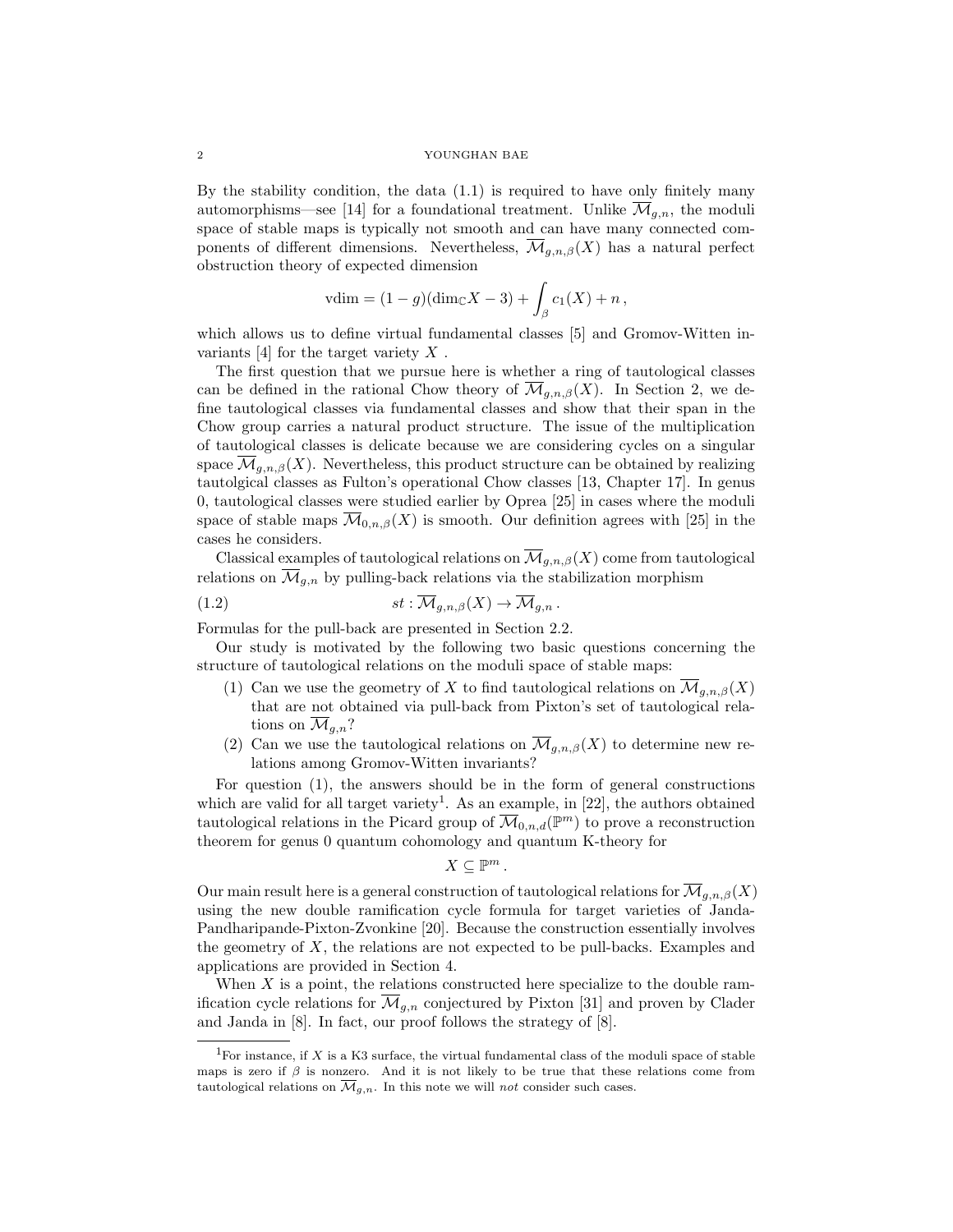Acknowledgements. The author is indebted to Johannes Schmitt for his collaboration in proving Lemma 2.6, Longting Wu and Honglu Fan for their collaboration in computing Example 4.2, and Dragos Oprea for sharing his insights on tautological relations on the stable map spaces and pointing out an error in the first version of this paper. Special thanks to my Ph.D. advisor Rahul Pandharipande who suggested this problem to me. The author would also like to thank Felix Janda, Drew Johnson, Hyenho Lho, Georg Oberdieck, Aaron Pixton and Dimitri Zvonkine for helpful conversations.

This project has received funding from the European Research Council (ERC) under the European Unions Horizon 2020 research and innovation programme (grant agreement No. 786580) and Korea Foundation for Advanced Studies.

## 2. X-valued Tautological Ring

2.1. X-valued stable graphs. Let X be a nonsingular projective variety over  $\mathbb C$ and let  $C(X)$  be the semigroup of effective curve classes in  $H_2(X,\mathbb{Z})$ . For each element  $\beta$  in  $C(X)$ , an Artin stack  $\mathfrak{M}_{q,n,\beta}$  exists that parametrizes genus g, n marked prestable curves  $C$  together with a labeling on each irreducible component of C by an element of  $C(X)$ . The labeling must satisfy the stability condition and the degrees must sum to  $\beta$ , see [10, Section 2] for details. This space is called the moduli space of prestable curves with  $C(X)$ -structure. It is a smooth Artin stack and is étale over the moduli space of marked prestable curves  $\mathfrak{M}_{g,n}$ .

Let us review the notion of X-valued stable graphs following  $[20]$ .

**Definition 2.1.** An X-valued stable graph  $\Gamma \in \mathcal{S}_{q,n,\beta}(X)$  consists of the data

 $\Gamma = (V, H, L, g: V \to \mathbb{Z}_{\geq 0}, v: H \to V, \iota: H \to H, \beta: V \to C(X))$ 

satisfying the properties:

- (i) V is a vertex set with a genus function  $g: V \to \mathbb{Z}_{\geq 0}$ ,
- (ii) H is a half-edge set equipped with a vertex assignment  $v : H \to V$  and an involution  $\iota$ ,
- (iii)  $(V, H, \iota)$  defines a connected graph satisfying the genus condition

$$
\sum_{v \in V} g(v) + h^1(\Gamma) = g,
$$

(iv) for each vertex  $v \in V$ , the stability condition holds: if  $\beta(v) = 0$ , then

$$
2g(v) - 2 + n(v) > 0,
$$

where  $n(v)$  is the valence of  $\Gamma$  at v,

(v) the degree condition holds:

$$
\sum_{v \in V} \beta(v) = \beta \, .
$$

For a given graph Γ, denote E as the set of 2-cycles of  $\iota$  corresponding to edges, and L as the set of fixed points of  $\iota$  corresponding to the set of n markings. An automorphism of  $\Gamma \in \mathcal{S}_{g,n,\beta}(X)$  consists of automorphisms of the sets V and H, which leaves invariant the structures  $L, g, v, \iota$ , and  $\beta$ . Let Aut(Γ) denote the automorphism group of Γ.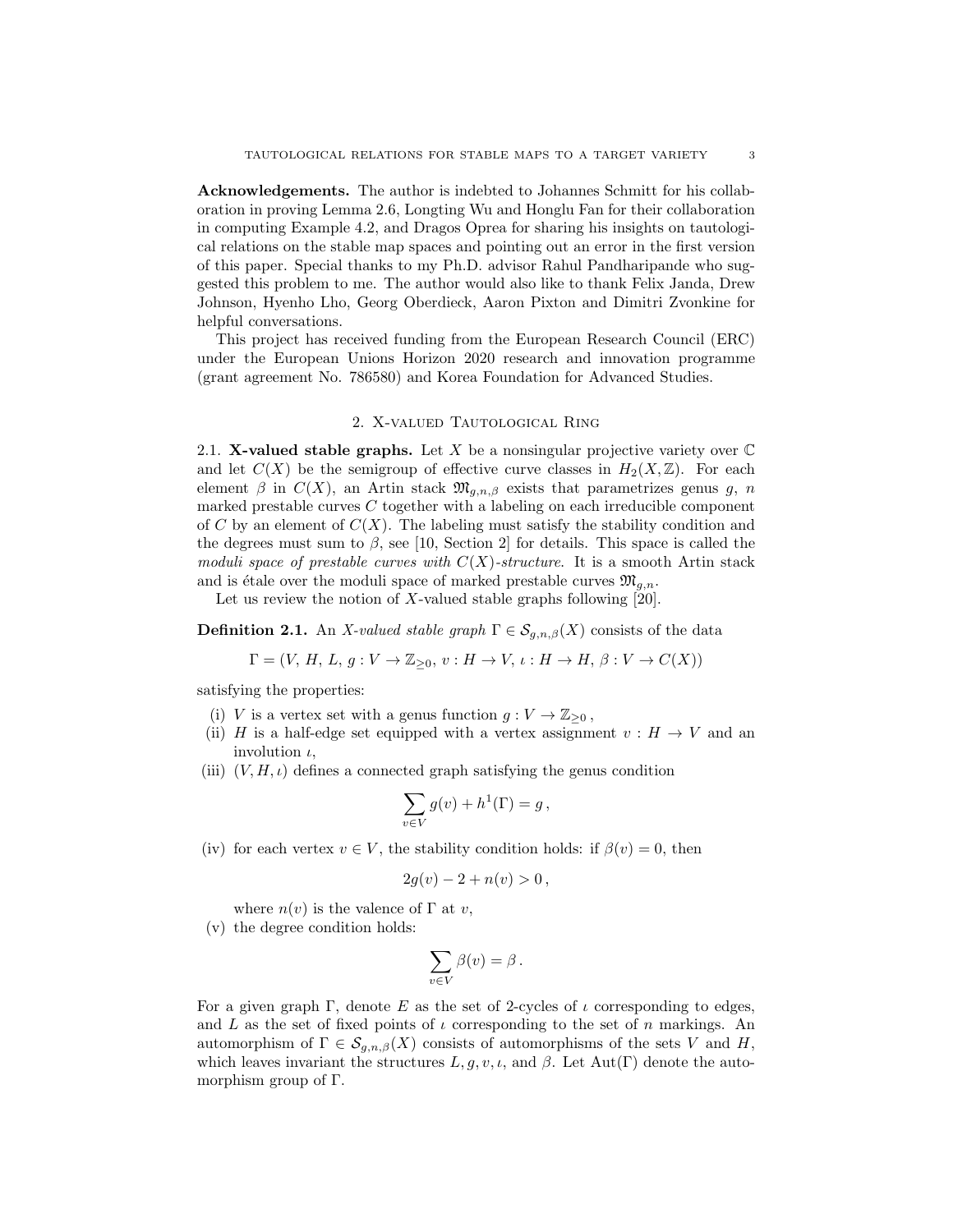#### 4 YOUNGHAN BAE

For each X-valued stable graph Γ, consider a moduli space  $\overline{\mathcal{M}}_{\Gamma}$  of stable maps of the prescribed degeneration together with the canonical morphism [20, Section 0.2]

$$
j_{\Gamma}: \overline{\mathcal{M}}_{\Gamma} \to \overline{\mathcal{M}}_{g,n,\beta}(X).
$$

To construct  $j_{\Gamma}$ , a universal family of stable curves over  $\overline{\mathcal{M}}_{\Gamma}$  is required [5]. The forgetful morphism from  $\overline{\mathcal{M}}_{\Gamma}$  to  $\mathfrak{M}_{\Gamma}$  carries a relative perfect obstruction theory. The universal curve

(2.1) 
$$
\pi: \mathcal{C}_{g,n,\beta}(X) \to \overline{\mathcal{M}}_{g,n,\beta}(X)
$$

has n sections  $s_i$  and a universal evaluation morphism

$$
(2.2) \t\t f: \mathcal{C}_{g,n,\beta}(X) \to X.
$$

Next, the notion of the strata algebra can be extended to X-valued stable graphs.

**Definition 2.2.** A decorated X-valued stable graph  $[\Gamma, \gamma]$  is an X-valued stable graph  $\Gamma \in \mathcal{S}_{g,n,\beta}(X)$  together with the following data  $\gamma$ :

(i) each leg  $i \in L$  is decorated with  $ev_i^* \alpha_i, \, \alpha_i \in A^*(X)$ ,

- (ii) each half-edge  $h \in H$  is decorated with a monomial  $\psi_h^{y[h]}$  $y[h]$  for some  $y[h] \in \mathbb{Z}_{\geq 0}$ ,
- (iii) each edge  $e \in E$  is decorated with a monomial  $ev_e^* \alpha_e, \alpha_e \in A^*(X)$ ,
- (iv) each vertex  $v \in V$  is decorated with a product of twisted  $\kappa$  classes

$$
\kappa_{a_1,\dots,a_m}(\alpha_1,\dots,\alpha_m)=\pi_{m*}(\psi_{n+1}^{a_1+1}ev_{n+1}^*\alpha_1\dots\psi_{n+m}^{a_m+1}ev_{n+m}^*\alpha_n)
$$

where  $\pi_m : \overline{\mathcal{M}}_{g,n+m,\beta}(X) \to \overline{\mathcal{M}}_{g,n,\beta}(X)$  is the morphism forgetting the last m marked points,  $\alpha_1, \ldots, \alpha_m \in A^*(X)$  and  $a_1, \ldots, a_m \in \mathbb{Z}_{\ge-1}$ .

We bound the degree of  $\gamma$  by the virtual dimension of the moduli space

$$
\deg(\gamma) \leq \text{vdim}\,\overline{\mathcal{M}}_{g,n,\beta}(X)\,.
$$

Consider the Q-vector space  $S_{g,n,\beta}(X)$  whose basis is given by the isomorphism classes of decorated X-valued stable graph  $[\Gamma, \gamma]$ . We give a product structure on  $\mathcal{S}_{q,n,\beta}(X)$  as follows, see [16, 20]. Let

$$
[\Gamma_A, \gamma_A], [\Gamma_B, \gamma_B] \in \mathcal{S}_{g,n,\beta}(X)
$$

be two elements in  $\mathcal{S}_{g,n,\beta}(X)$ . The product of two elements is a finite linear combination of decorated  $X$ -valued graphs as follows:

- (1) Consider  $\Gamma \in \mathcal{S}_{g,n,\beta}(X)$  with edges colored by A or B so that after contracting the edge not colored as A (resp. B), we obtain  $\Gamma_A$  (resp.  $\Gamma_B$ ).
- (2) For each such Γ, we assign operational Chow classes by the following rules. • The operational Chow classes on legs are obtained by multiplying the corresponding leg monomials on  $\gamma_A$  and  $\gamma_B$ .

• The operational Chow classes on a half edge colored A only or colored B only is determined by  $\gamma_A$  or  $\gamma_B$  respectively. On an edge  $e = (h, h')$ colored both  $A$  and  $B$ , we multiply by

$$
(2.3) \qquad \qquad -(\psi_h + \psi_{h'})
$$

in addition to contributions from  $\gamma_A$  and  $\gamma_B$ .

• The factors of edges coming from  $\gamma_A$  and  $\gamma_B$  descend to  $\Gamma$ .

• The factors on the vertex v in  $\Gamma_A$  (resp.  $\Gamma_B$ ) are split in all possible ways among the vertices which collapse to v as  $\Gamma$  is contracted to  $\Gamma_A$  and  $\Gamma_B$ . Then we multiply two vertex contributions.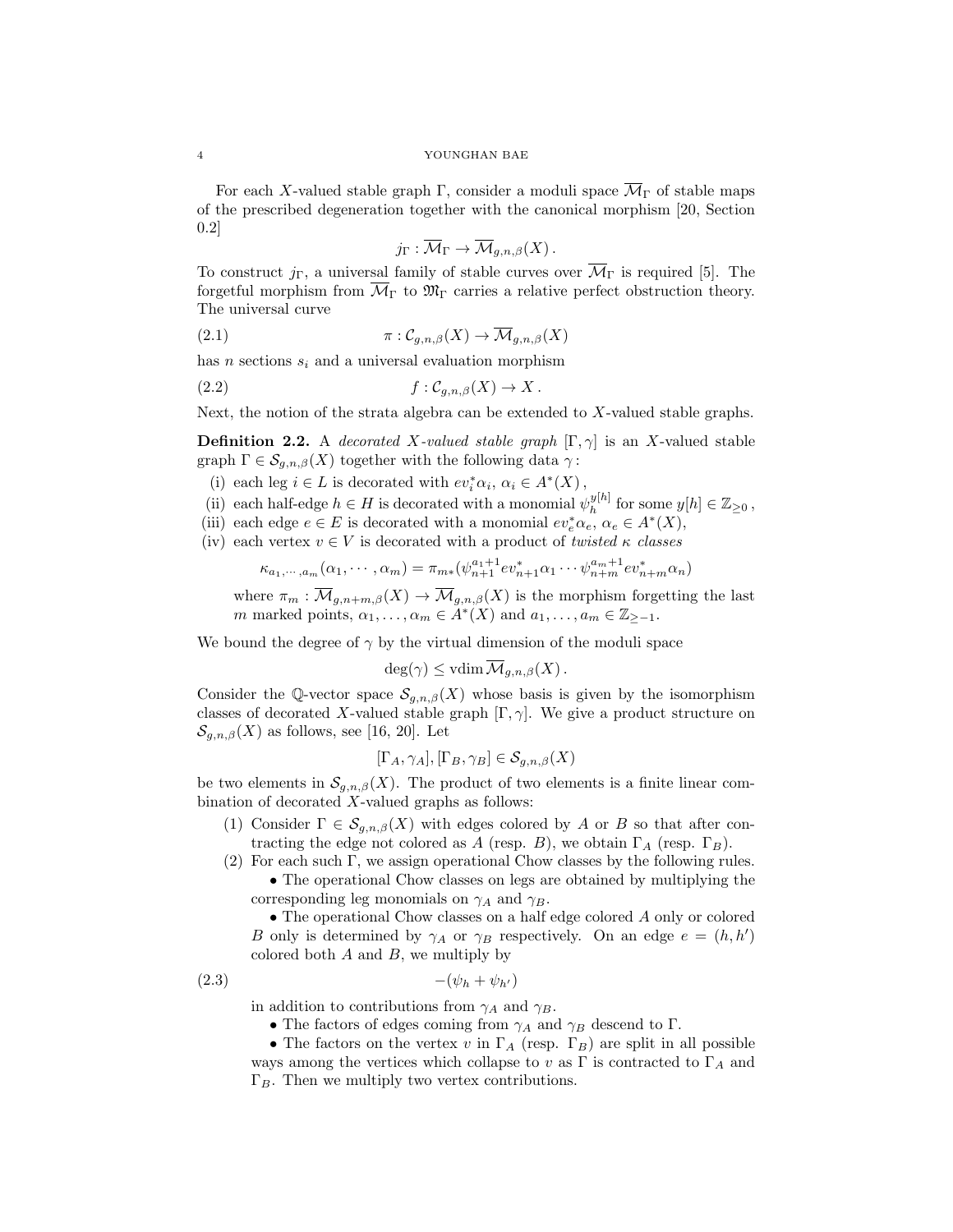The above product yields a Q-algebra structure on  $\mathcal{S}_{g,n,\beta}(X)$ . Push-forward along j<sub>Γ</sub> defines a Q-linear map  $q: S_{g,n,\beta}(X) \to A_*(\overline{\mathcal{M}}_{g,n,\beta}(X)),$ 

(2.4) 
$$
q([\Gamma, \gamma]) = j_{\Gamma*} \left( \gamma \cap [\overline{M}_{\Gamma}]^{vir} \right) \in A_* (\overline{M}_{g,n,\beta}(X)).
$$

An element of the kernel of q is called a tautological relation for the target variety X. Unlike in [28], there is no intersection product on the Chow group of  $A_*(\overline{\mathcal{M}}_{g,n,\beta}(X))$ , so there is no obvious reason why the kernel of the map q is an ideal of  $\mathcal{S}_{g,n,\beta}(X)$ . However, the map q factors through the operational Chow ring of  $\overline{\mathcal{M}}_{g,n,\beta}(X)$ .

**Definition 2.3.** Let  $\mathfrak{M}$  be an Artin stack over  $\mathbb{C}$ . For each scheme U and morphism  $U \to \mathfrak{M}$ , an operational Chow class  $\alpha \in A^p(\mathfrak{M})$  is a collection of morphisms

$$
\alpha_U : A_*(U) \to A_{*-p}(U)
$$

which is compatible with proper push-forward, flat pull-back, locally complete intersection(l.c.i) pull-back, and Chern classes, see [13, Chapter 17.1].

For example, Chern classes of a vector bundle on a scheme are operational Chow classes. Because the pullback morphism is defined for operational Chow groups, operational Chow classes have well-defined product structure.

**Lemma 2.4.** The kernel of q is an ideal in  $\mathcal{S}_{q,n,\beta}(X)$ .

*Proof.* From the splitting axiom, the map q factors through the following diagram

(2.5)  

$$
\mathcal{S}_{g,n,\beta}(X) \xrightarrow{q_0} A^*(\overline{\mathcal{M}}_{g,n,\beta}(X))
$$

$$
\downarrow \cap [\overline{\mathcal{M}}_{g,n,\beta}(X)]^{vir}
$$

$$
A_*(\overline{\mathcal{M}}_{g,n,\beta}(X)).
$$

The map  $q_0$  assigns  $[\Gamma, \gamma]$  to an operational Chow class on  $\overline{\mathcal{M}}_{g,n,\beta}(X)$  as follows. For each scheme U and a morphism  $u: U \to \overline{\mathcal{M}}_{g,n,\beta}(X)$ , consider the following fiber diagram

$$
\begin{array}{ccc}\nU' & \xrightarrow{j_u} & U \\
\downarrow u' & & \downarrow u \\
\hline\n\overline{\mathcal{M}}_{\Gamma} & \xrightarrow{j_{\Gamma}} & \overline{\mathcal{M}}_{g,n,\beta}(X) \\
\downarrow & & \downarrow \\
\mathfrak{M}_{\Gamma} & \xrightarrow{\xi_{\Gamma}} & \mathfrak{M}_{g,n,\beta}\n\end{array}
$$

where  $\mathfrak{M}_{\Gamma}$  is the moduli space of prestable curves with prescribed degeneration defined by  $\prod_{v \in V(\Gamma)} \mathfrak{M}_{g(v),n(v),\beta(v)}$  and  $\xi_{\Gamma}$  is the gluing morphism. The class

$$
q_0([\Gamma,\gamma])(s): A_*(U) \to A_{*-|E|-{\rm deg}(\gamma)}(U)
$$

assigns  $V \in A_*(U)$  to

$$
j_{s*}(u'^*(\gamma) \cap \xi_{\Gamma}^! V).
$$

A parallel argument to that given in [16, Appendix] shows that the map  $q_0$  is a ring homomorphism. Therefore the kernel of q is an ideal in  $\mathcal{S}_{g,n,\beta}(X)$ .

From the above, the image of the map  $q$  has a  $\mathbb Q$ -algebra structure. We call this ring as the *tautological ring of the moduli space of stable maps to X* and write  $R^*(\overline{\mathcal{M}}_{g,n,\beta}(X)).$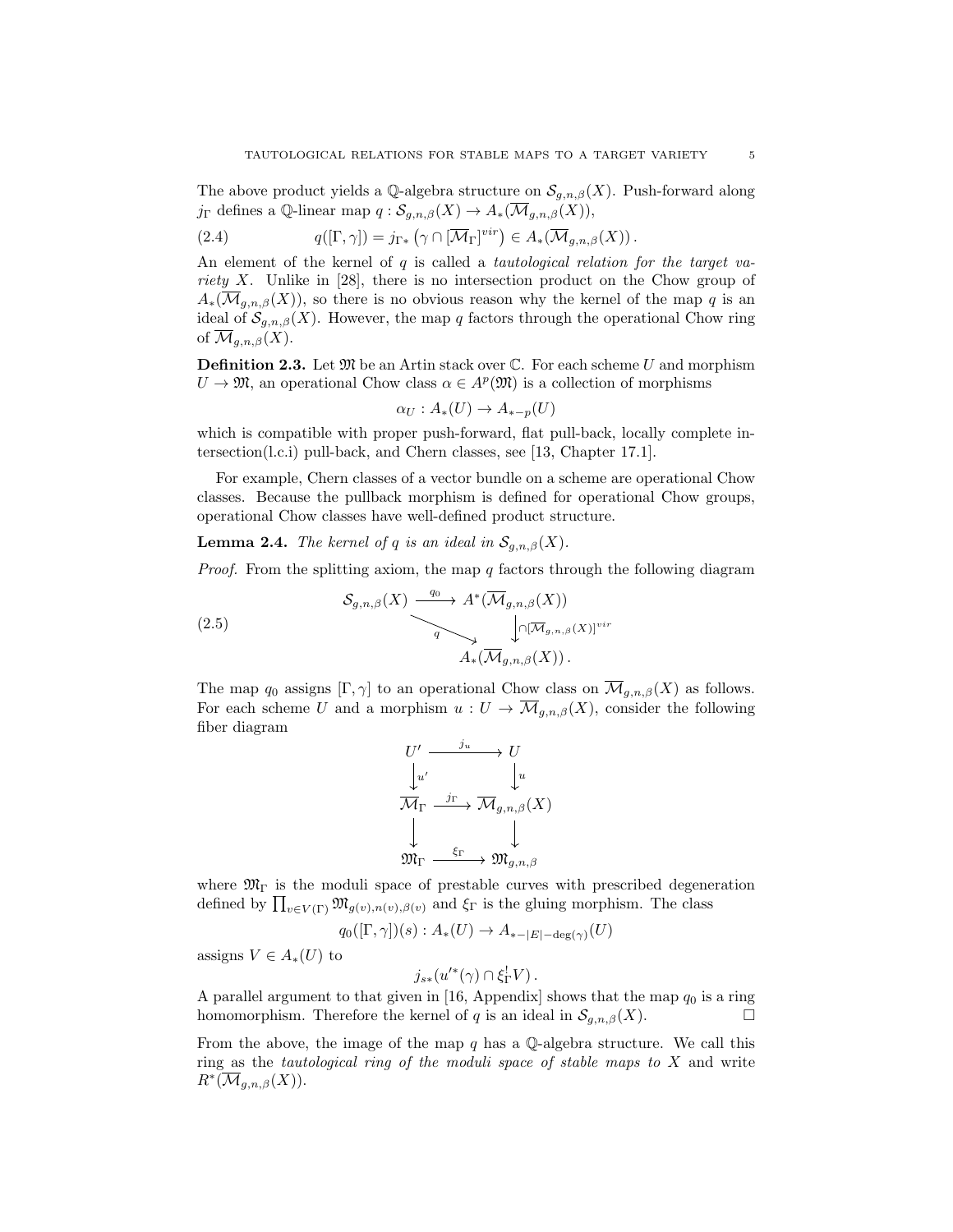2.2. Tautological relations from Pixton's 3-spin relations. We briefly review tautological relations on  $\overline{\mathcal{M}}_{g,n,\beta}(X)$  coming from tautological relations on the moduli space of stable curves via the stabilization morphism (1.2). We assume  $2g-2+n > 0$  throughout this section. The following lemma illustrates the pull-back formula under the stabilization morphism.

**Lemma 2.5.** <sup>2</sup> Let st :  $\overline{\mathcal{M}}_{g,n,\beta}(X) \to \overline{\mathcal{M}}_{g,n}$  be the stabilization morphism. The following hold:

(1) Let [ $\Gamma$ ] be a boundary class in  $R^*(\overline{\mathcal{M}}_{g,n})$ . Then

$$
st^* \frac{1}{|\text{Aut}(\Gamma)|}[\Gamma] = \sum_{\Gamma'} \frac{1}{|\text{Aut}(\Gamma')|}[\Gamma'].
$$

The sum is over all X-valued stable graphs  $\Gamma'$  where the graph of  $\Gamma'$  is equal to  $\Gamma$  but the degree map  $\beta(v)$  can vary.

- (2)  $st^*\psi_i = \psi_i [D_i]$ , where  $D_i$  is an X-valued stable graph with one edge connecting two vertices  $v_1$  and  $v_2$  with  $g(v_1) = g$  so that the only leg attached to  $v_2$  is the *i*-th leg.
- (3) The pull-back of  $\kappa$  classes are tautological.

*Proof.* It is sufficient to prove the lemma for the stabilization morphism  $\mathfrak{M}_{q,n,\beta} \to$  $\overline{\mathcal{M}}_{q,n}$ . Proof of (1) and (2) are well known, see [5].

Proof of (3). The pull-back formula follows from the fact that the log canonical sheaf  $\omega_{\text{log}}$  does not change under the stabilization for semistable curves. Consider the following diagram

(2.6) 
$$
\mathfrak{M}_{g,n+1,\beta} \xrightarrow{\text{st}} \tilde{\mathfrak{C}} \\ \downarrow^{\pi_1} \\ \mathfrak{M}_{g,n,\beta}
$$

where  $\tilde{\mathfrak{C}}$  is the pull-back of the universal curve over  $\overline{\mathcal{M}}_{g,n}$  under the stabilization morphism and  $st : \mathfrak{M}_{g,n+1,\beta} \to \tilde{\mathfrak{C}}$  is the fiberwise stabilization. Let  $\omega_i = \omega_{\pi_i}^{\log}$ ,  $i = 1, 2$ , be the log canonical sheaves for each projections. Then,

$$
st^*c_1(\omega_2)=c_1(\omega_1)-[D],
$$

where D is the sum of stable graphs with one edge connecting two vertex  $v_1$  and  $v_2$  where  $g(v_1) = g, g(v_2) = 0$  and the only leg adjacent to  $v_2$  is the  $n + 1$ -th leg. Because the morphism st is birational,

$$
st^*\kappa_n = \pi_{1*}(c_1(\omega_1) - D)^{n+1}.
$$

After expanding the right hand side, we get the pull-back formula.  $\Box$ 

Example 2.6. From the above lemma, we get

$$
st^*\kappa_1 = \kappa_1 + [D]
$$

in  $R^1(\overline{\mathcal{M}}_{g,n,\beta}(X))$  where D is the sum of X-valued stable graph with one edge connecting two vertices  $v_1$  and  $v_2$  where  $g(v_1) = g, g(v_2) = 0$  and no leg attached to  $v_2$ .

<sup>2</sup>This lemma was formulated with Johannes Schmitt.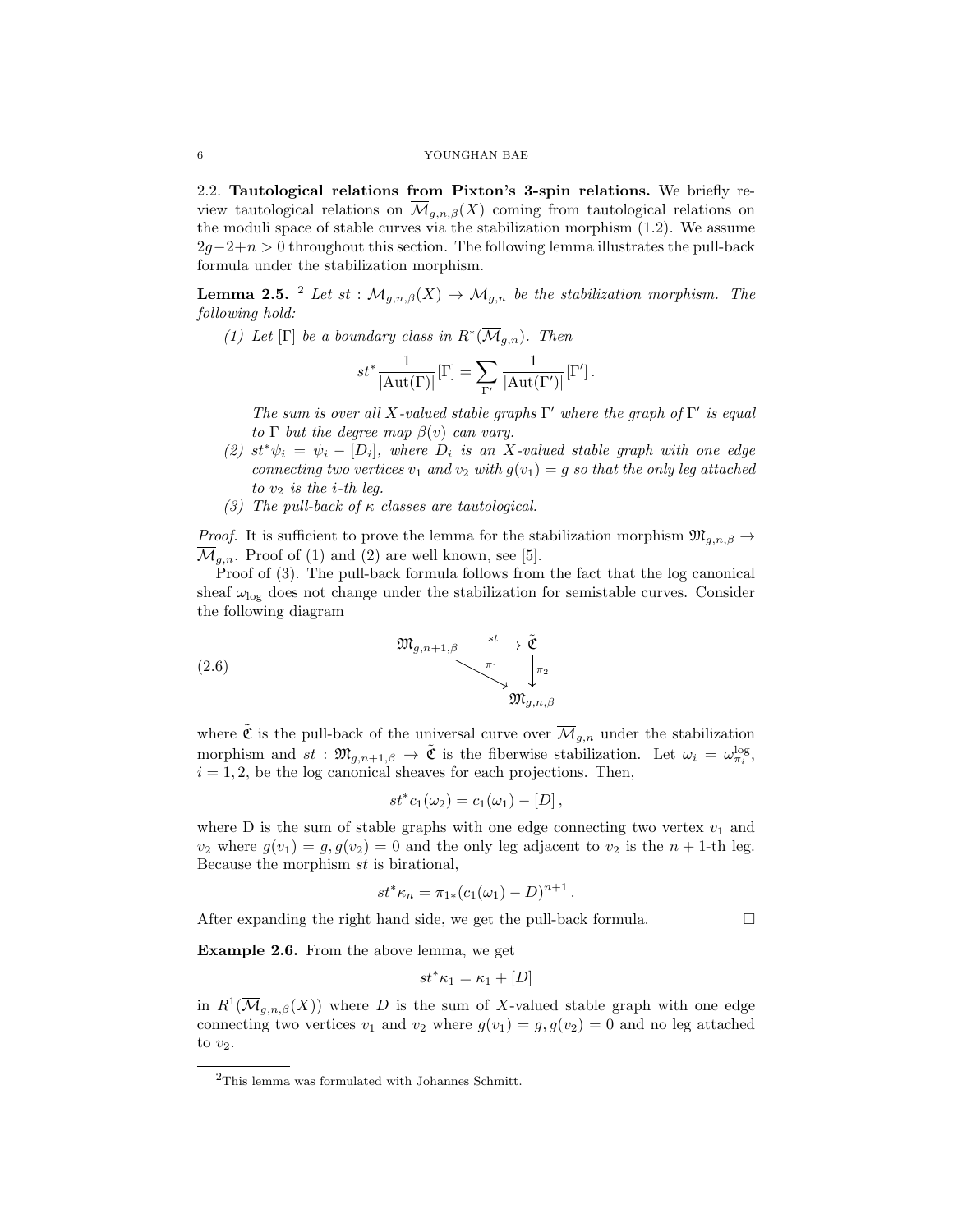We can also define the notion of tautological relations on the stack of prestable curves  $\mathfrak{M}_{g,n}$  [2]. It is natural to ask whether there are more relations on  $\mathfrak{M}_{g,n}$ because the stabilization morphism factors through  $\mathfrak{M}_{g,n}$ . Unlike  $\overline{\mathcal{M}}_{g,n}$ , the stack  $\mathfrak{M}_{g,n}$  involves difficulties to find relations. A full description of tautological relations on  $\mathfrak{M}_{0,n}$  will appear in [2].

## 3. Tautological relations from double ramification cycles

3.1. Twisted double ramification relations. Let S be a line bundle over X and let  $k \in \mathbb{Z}$  be an integer. A vector  $A = (a_1, \dots, a_n) \in \mathbb{Z}^n$  of k-twisted double ramification data for a target variety is defined by the condition

(3.1) 
$$
\sum_{i=1}^{n} a_i = \int_{\beta} c_1(S) + k(2g - 2 + n).
$$

Under this condition, we define k-twisted double ramification relations as follows. For each genus g, n pointed nodal curve  $(C, x_1, \dots, x_n)$ , let

$$
\omega_{\log} = \omega_C(x_1 + \dots + x_n)
$$

be the log canonical line bundle. In  $(2.1)$  and  $(2.2)$ , we defined the universal curve and the universal evaluation map

$$
\mathcal{C}_{g,n,\beta}(X) \xrightarrow{f} X
$$

$$
\downarrow^{\pi}
$$

$$
\overline{\mathcal{M}}_{g,n,\beta}(X) .
$$

The following tautological classes are obtained from the above diagram

- $\xi_i = c_1(s_i^* f^* S)$ ,
- $\xi = f^*c_1(S)$ ,
- $\eta_{a,b} = \pi_*(c_1((\omega_{\text{log}}))^a \xi^b),$
- $\eta = \eta_{0,2} = \pi_*(\xi^2)$ .

The subscript i corresponds to the *i*-th marked point and  $a, b$  are nonnegative integers. To state the double ramification (DR) vanishing formula, we recall the definition of weights for X-valued stable graphs.

**Definition 3.1.** Let  $\Gamma \in \mathcal{S}_{g,n,\beta}(X)$  be an X-valued stable graph. A k-weighting  $mod\ r$  of  $\Gamma$  is a function on the set of half edges,

$$
w: H(\Gamma) \to \{0, 1, \cdots, r-1\}
$$

which satisfies:

(i)  $\forall i \in L(\Gamma)$ , corresponding to *i*-th marking,

 $w(i) = a_i \mod r$ ,

(ii)  $\forall e \in E(\Gamma)$ , corresponding to half edges  $h, h',$ 

$$
w(h) + w(h') = 0 \mod r,
$$

(iii)  $\forall v \in V(\Gamma)$ ,

$$
\sum_{v(h)=v} w(h) = \int_{\beta(v)} c_1(S) + k(2g(v) - 2 + n(v)) \mod r,
$$

where the sum is over all half-edges incident to  $v$ .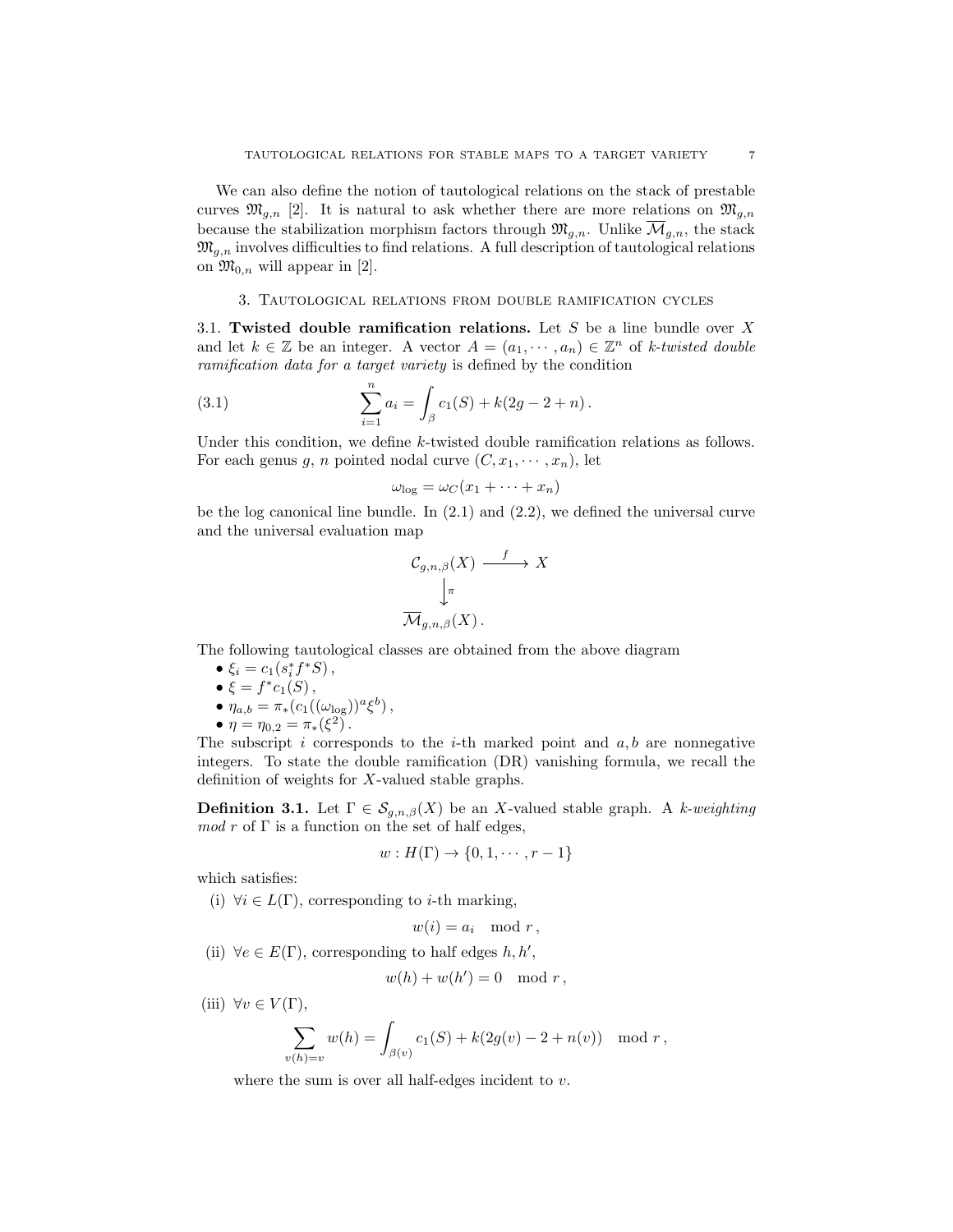We denote  $W_{\Gamma,r,k}$  be the set of all k-weightings mod r of  $\Gamma$ .

Let  $A$  be a vector of  $k$ -twisted ramification data for genus  $g$ . For each positive integer r, let  $P_{g,A,\beta,k}^{d,r}$  be the degree d component of the class (3.2)

$$
\sum_{\Gamma \in S_{g,n,\beta}(X)} \sum_{w \in W_{\Gamma,r,k}} \frac{r^{-h^1(\Gamma)}}{|\mathrm{Aut}(\Gamma)|} j_{\Gamma*} \left[ \prod_{i=1}^n \exp(\frac{1}{2} a_i^2 \psi_i + a_i \xi_i) \times \prod_{v} \exp(-\frac{1}{2} \eta(v) - k \eta_{1,1}(v) - \frac{1}{2} k^2 \kappa_1(v)) \prod_{e=(h,h')} \frac{1 - \exp(-\frac{w(h)w(h')}{2} (\psi_h + \psi_{h'}))}{\psi_h + \psi_{h'}} \right].
$$

The argument of  $[19,$  Appendix can be directly applied to X-valued graph sums and the class  $P_{g,n,\beta,k}^{d,r}$  is polynomial in r for sufficiently large r [20, Proposition 1]. Denote  $\mathsf{P}^d_{g,n,\beta,k}$  to be the constant term. In the next section, we will prove  $\mathsf{P}^d_{g,n,\beta,k}$  vanishes if  $d > g$ .

3.2. The vanishing result. In this section, we closely follow Clader-Janda [8] and Janda-Pandharipande-Pixton-Zvonkine [20]. We first outline constructions in [20]. For each positive integer r, we consider the moduli space  $\overline{\mathcal{M}}_{g,A,\beta}^r(X, S)$  of stable maps  $(f:(C, x_1, \dots, x_n) \to X)$  from twisted prestable curve<sup>3</sup> C with an r-th root of the line bundle

$$
f^*S \otimes \omega_{\log}^{\otimes k}(-\sum_{i=1}^n a_i x_i).
$$

Let  $\mathfrak{M}_{g,n}^{r,L}$  be the stack of prestable twisted curves with a degree 0 line bundle without conditions on the stabilizers and let  $\mathfrak{M}^Z_{g,n}$  be the stack of prestable curves with a degree 0 line bundle. We have a morphism

(3.3) 
$$
\overline{\mathcal{M}}_{g,n,\beta}(X) \to \mathfrak{M}_{g,n}^Z, [f] \to (C, f^*S \otimes \omega_{\log}^{\otimes k}(-\sum_{i=1}^n a_i x_i))
$$

and a fiber diagram

(3.4)  
\n
$$
\overline{\mathcal{M}}_{g,A,\beta}^{r}(X, S) \xrightarrow{\epsilon} \overline{\mathcal{M}}_{g,n,\beta}(X)
$$
\n
$$
\downarrow \qquad \qquad \downarrow
$$
\n
$$
\mathfrak{M}_{g,n}^{r,L} \xrightarrow{\epsilon} \mathfrak{M}_{g,n}^{Z}.
$$

Here,  $\epsilon: \mathfrak{M}_{g,n}^{r,L} \to \mathfrak{M}_{g,n}^{Z}$  is the composition of two morphisms

$$
\mathfrak{M}^{r,L}_{g,n}\to \mathfrak{M}^{r,Z,\mathrm{triv}}_{g,n}\to \mathfrak{M}^Z_{g,n}
$$

where the first morphism maps  $(C, L)$  to  $(C, Z = L^{\otimes r})$ , and the second morphism comes from the r-th root construction on boundary divisors.

**Theorem 3.2.** If  $d > g$ , and  $n \ge 1$ , then  $\mathsf{P}^d_{g,A,\beta,k} = 0 \in A_{\text{vdim}-d}(\overline{\mathcal{M}}_{g,n,\beta}(X)).$ 

$$
(x,y)\mapsto z\,,\,\,z=xy
$$

<sup>&</sup>lt;sup>3</sup>Let  $\mu_r$  be the group of r-th root of unity. On the étale neighborhood of a node, the orbifold structure of the family of twisted prestable curves

is given by taking  $\mu_r \times \mu_r$  quotient in the domain and  $\mu_r$  quotient in the target. For the definition of the moduli space of prestable curves, see [20, Section 1.2].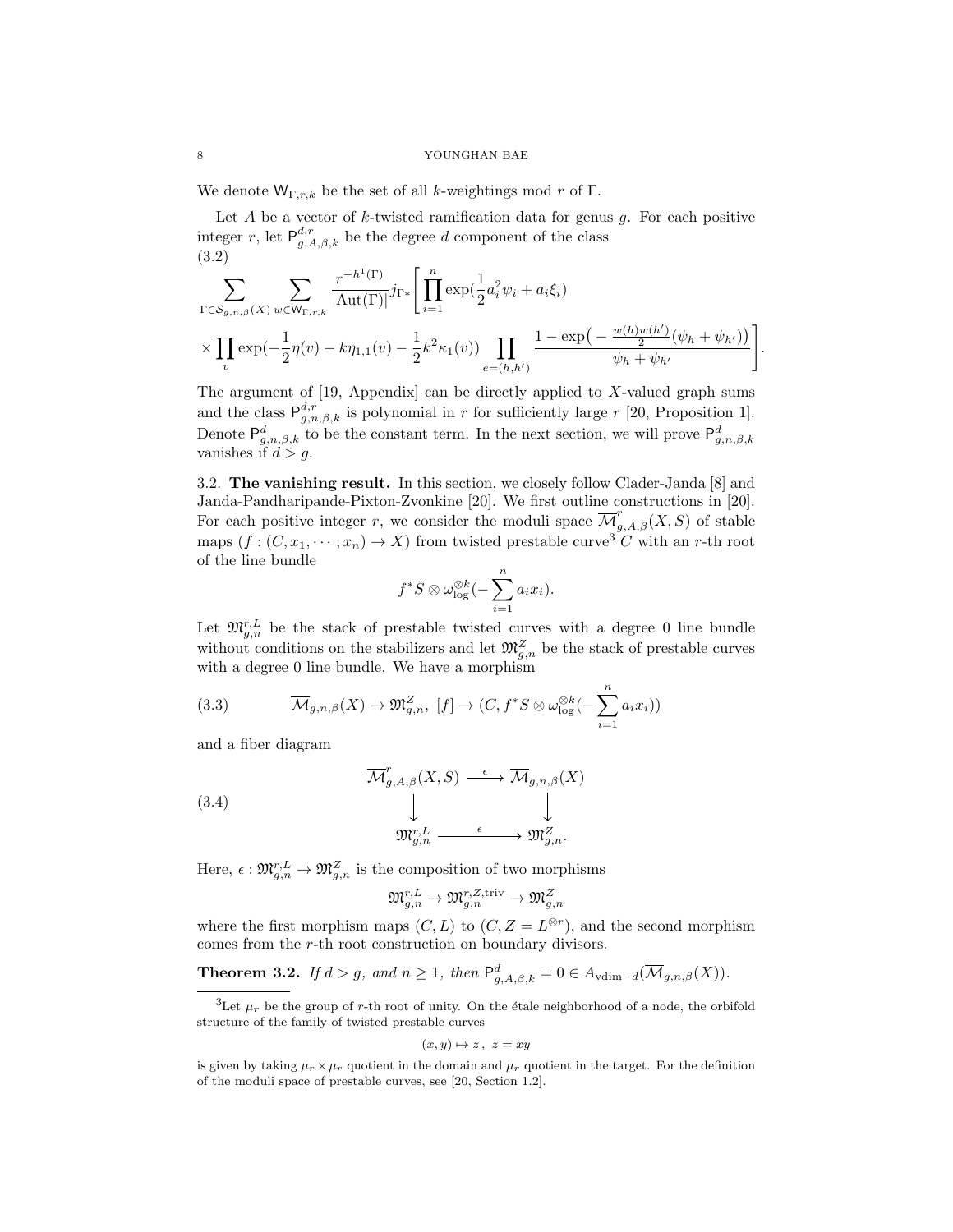Proof. We follow four basic steps of the vanishing argument of [8].

Step 1. Reduction step. From the polynomiality of  $\mathsf{P}^d_{g,A,\beta,k}$  in A, it is enough to prove the vanishing of  $(3.2)$  when exactly one  $a_i$  is negative, see [8, Section 5.3. Assume that  $a_1 < 0$  and  $a_i \geq 0$  for all  $i \geq 2$ . Choose a positive number  $r > \max\{|a_i|\}$  and take  $A' = (a'_1, \dots, a'_n) = (a_1 + r, a_2, \dots, a_n)$ . The constraint  $(3.1)$  is still valid modulo r and the constant term of  $(3.2)$  is invariant under the translation. Let  $\mathfrak{M}_{g,n}^{\mathbb{Z}'}$  be the stack of prestable curves together with a degree  $-r$ line bundle, and  $\mathfrak{M}^{r,L'}_{g,n}$  be the stack of prestable twisted curves together with a degree −1 line bundle. There is a universal twisted curve

(3.5) 
$$
\pi: \mathfrak{C}_{g,n}^{r,L'} \to \mathfrak{M}_{g,n}^{r,L'}
$$

and the universal line bundle  $\mathcal{L}_{A'} \to \mathfrak{C}_{g,n}^{r,L'}$ .

Step 2. Use the polynomiality of  $\mathsf{P}^d_{g,A,\beta,k}$ . From the polynomiality of  $\mathsf{P}^d_{g,A',\beta,k}$  in  $k$  [32], we may assume that k is a negative number. Since X is a projective variety, S can be written as a difference of two ample line bundles  $S_1$  and  $S_2$ . Introduce new variables x, y and write  $S = S_1^{\otimes x} \otimes S_2^{\otimes y}$ . We can view the expression  $\mathsf{P}^d_{g,A',\beta,k}(S)$ as a polynomial in  $x, y, a'_1, \dots, a'_{n-1}$ , after substituting (3.1). The polynomiality ensures that it suffices to prove vanishing for  $x, y \ll 0$ .

Step 3. Use stability and the degree analysis of [8, Lemma 4.2]. Consider the morphism (3.5). The degree of the orbifold line bundle  $\mathcal{L}_{A'}$  restricted to each fiber on the irreducible component  $C_v$  is

$$
\frac{1}{r} \left[ \int_{\beta_v} c_1(S) + k(2g_v - 2 + n_v) - \sum_{i \to v} a'_i \right].
$$

If  $\beta_v$  is 0,  $2g_v - 2 + n_v > 0$  and the degree of the line bundle is negative. If  $\beta_v$ is nonzero,  $2g_v - 2 + n_v$  can be negative. However, we assumed that  $x, y \ll 0$  so the degree of the line bundle is also negative. The proof of [8, Lemma 4.2] implies  $-R\pi_*\mathcal{L}_{A'}$  is a locally free sheaf of rank g.

Step 4. Use the Grothendieck-Riemann-Roch formula in [20, Section 2]. From the computation in [20, Corollary 11],  $r^{-2g+2d+1}\epsilon_* c_d(-R\pi_*\mathcal{L}_{A'})$  is obtained by substituting  $r = 0$  into the degree d part of

(3.6) 
$$
\sum_{\Gamma \in S_{g,n,\beta}(X)} \sum_{w \in W_{\Gamma,r,k}} \frac{r^{-h^{1}(\Gamma)}}{|\text{Aut}(\Gamma)|} j_{\Gamma*} \left[ \prod_v \exp(-\frac{1}{2} \eta(v) - k \eta_{1,1}(v) - \frac{1}{2} k^2 \kappa_1(v)) - \prod_{e=(h,h')} \frac{1 - \exp(-\frac{w(h)w(h')}{2} (\psi_h + \psi_{h'}))}{\psi_h + \psi_{h'}} \right].
$$

Twisting by  $\omega_{\log}^{\otimes k}$  produces additional terms in (3.6). The above formula vanishes for all  $d$  greater than  $g$ . By the pull-back formula in [20, Lemma 4], we obtain the vanishing result on  $\overline{\mathcal{M}}_{g,n,\beta}(X)$ .

In [20], the untwisted double ramification cycle formula for the target variety was proven via relative/orbifold Gromov-Witten theory (the cycle  $\text{DR}_{g,n,\beta}(X, S)$  was defined in [20, Definition 1]). In fact, a proof of the untwisted double ramification cycle relations was implicitly stated in [20].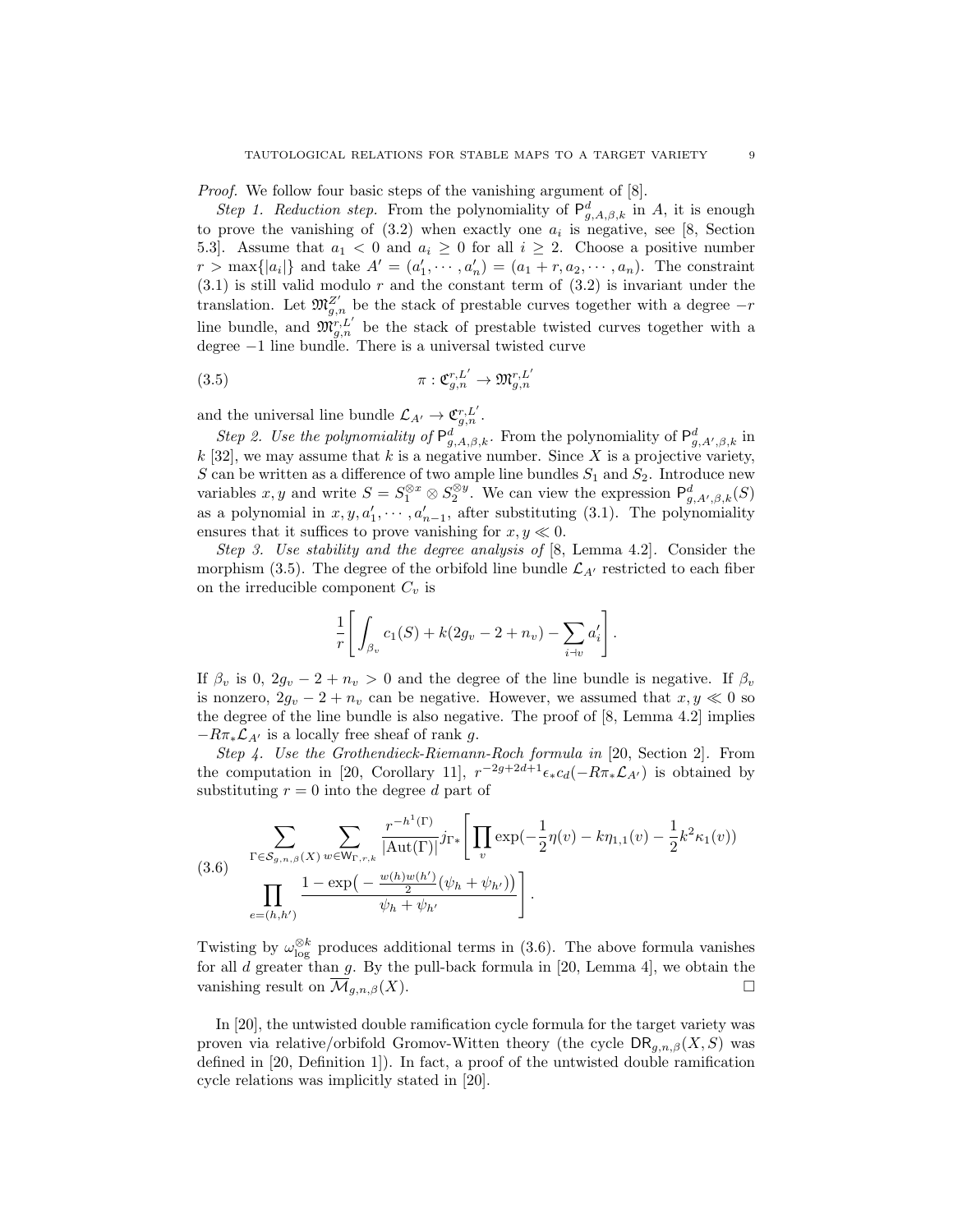Proof for untwisted classes. An alternative proof follows from the localization formula in [20, Section 3]. For  $l > 1$ , consider the class

(3.7) 
$$
\mathrm{Coeff}_{t^0}[\epsilon_*(t^l[\overline{\mathcal{M}}_{g,A,\beta}(\mathbb{P}(X,S)[r],D_\infty)]^{vir})]
$$

in  $A_*(\overline{\mathcal{M}}_{g,n,\beta}(X))$ . From [20, Proposition 9] and the localization formula, (3.7) is a Laurent polynomial in r. The coefficient of  $r^{1-l}$  of (3.7), should vanish for all  $l \geq 1$ . If  $l = 1$ , we prove Theorem 3.3 and if  $l \geq 2$ , we get the vanishing result  $P_{g,A,\beta}^{g+l-1} = 0.$ 

## 4. Examples

From the double ramification cycle relations, tautological relations on the moduli space of stable maps to a target  $X$  were constructed. Returning back to the questions in the introduction, it is natural to ask whether these relations can be obtained from tautological relations on  $\mathfrak{M}_{q,n}$ . Consider a system of ideals

$$
(4.1) \t\t I_{g,n,\beta} \subset \mathcal{S}_{g,n,\beta}(X),
$$

which is the smallest system satisfying three conditions:

- (i)  $I_{g,n,\beta}$  contains pull-back of every tautological relations on  $\mathfrak{M}_{g,n}^4$ ,
- (ii)  $I_{g,n,\beta}$  is closed under the map  $\mathcal{S}_{g,n+1,\beta}(X) \to \mathcal{S}_{g,n,\beta}(X)$  induced by forgetting the last marked point,
- (iii) The system of ideals  ${I_{q,n,\beta}}$  is closed under the map

$$
\prod_{\Gamma V(\Gamma)} \mathcal{S}_{g_v,n_v,\beta_v}(X) \to \mathcal{S}_{g,n,\beta}(X)
$$

 $v \in$ induced by any X-valued stable graph  $\Gamma$ .

We say a class  $R \in \mathcal{S}_{q,n,\beta}(X)$  is obtained from moduli spaces of curves if R is a class in  $I_{q,n,\beta}$ .

In many cases, it is difficult to prove that a tautological relation in  $\overline{\mathcal{M}}_{q,n,\beta}(X)$ does not come from moduli spaces of curves. On the other hand, we will see that some DR relations are obtained from moduli spaces of curves in nontrivial ways.

4.1. Genus 0 case. <sup>5</sup> Let  $S \to X$  be a line bundle over a nonsingular projective variety X. For each integer d greater than g, we have the vanishing result  $P_{g,A,\beta}^d = 0$ proven in the previous section. In this section, we extract tautological relations for the space X by using the polynomiality of  $\mathsf{P}^d_{g,A,\beta}$ . The class  $\mathsf{P}^d_{g,A,\beta}$  is polynomial in the ramification data A. So, each coefficients of the polynomial in variables in A should vanish.

We can further separate each relations by considering the degree of the line bundle. The degree constraint

$$
\int_{\beta} c_1(S) - \sum_{i=1}^n a_i = 0
$$

has a scale invariance

 $(4.2)$  $\mapsto ma_i\,,\,S\mapsto S^{\otimes m}$ 

<sup>&</sup>lt;sup>4</sup>Tautological relations on  $\mathfrak{M}_{g,n}$  can be defined similarly as tautological relations on  $\overline{\mathcal{M}}_{g,n}$ . The precise definitions and computations will be studied in [2].

<sup>5</sup>The following genus 0 computation was done with Honglu Fan and Longting Wu.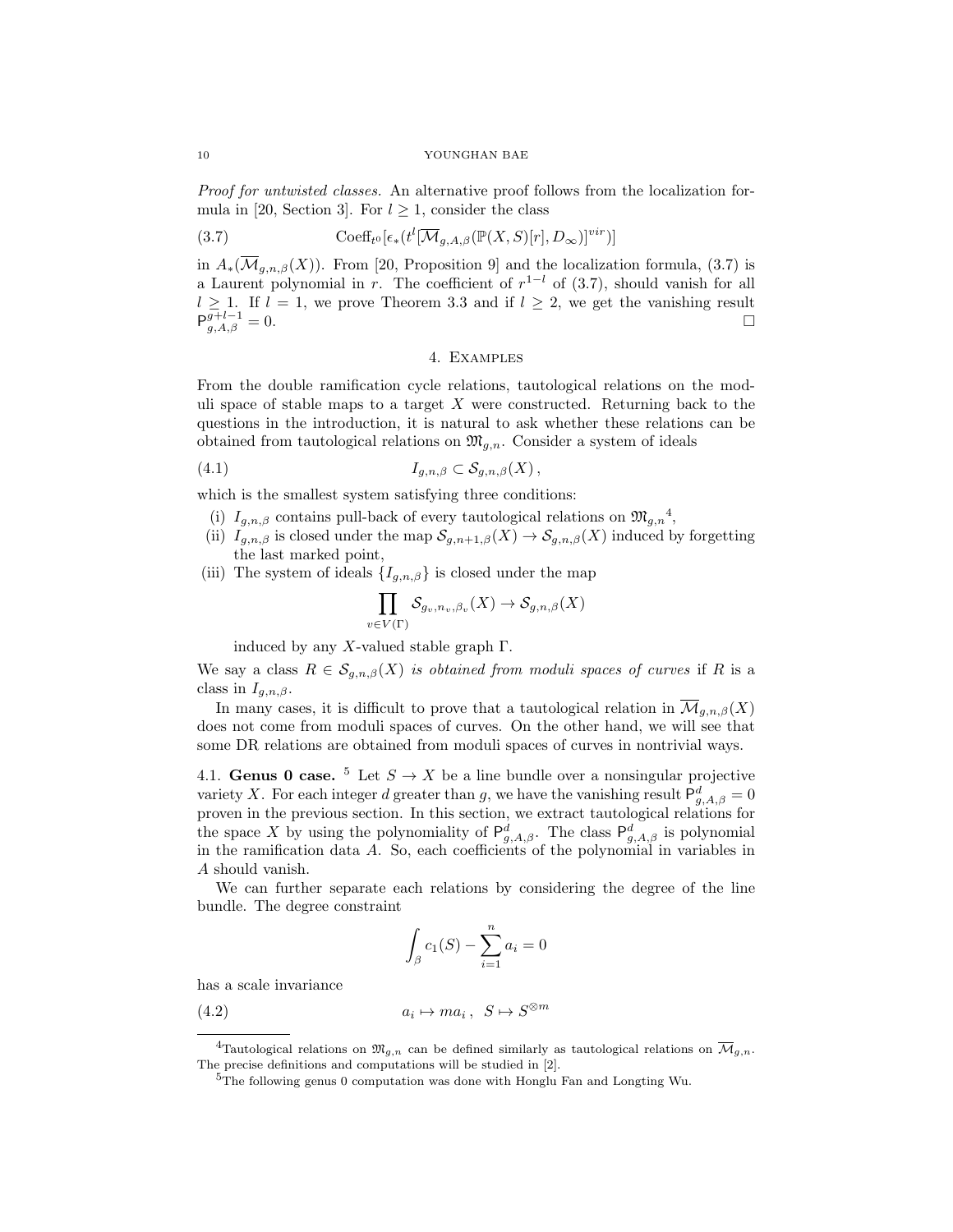for  $m \in \mathbb{Z}$ . Considering a family of relations  $\mathsf{P}^d_{g,mA,\beta} = 0$  for all integer m, each basic tautological class has a degree with respect to m. Therefore each relation breaks into smaller relations according to the degree m.

Notation 4.1. In the following examples, the symbol

denotes a vertex with genus g with degree  $\beta$ . If the genus of the vertex is 0, we omit 0. We write

 $g, \beta$ 

$$
\left\lceil \begin{array}{c} 1 & 2 \\ \hline \delta_1 & \delta_2 \end{array} \right\rceil
$$

to indicate the sum over all possible stable splittings  $\beta_1 + \beta_2 = \beta$ . Also, we use the notation  $b = \int_{\beta} c_1(S)$  and  $b_i = \int_{\beta(v_i)} c_1(S)$ .

**Example 4.2.** Let  $g = 0$ ,  $n = 2$ ,  $d = 1$ . We show that all relations can be obtained from the moduli space of prestable curves. There are three prestable graphs with at most one edge. The term  $\mathsf{P}^1_{0,A,\beta}$  is equal to

$$
(-\frac{1}{2}\eta + \frac{1}{2}a_1^2\psi_1 + \frac{1}{2}a_2^2\psi_2 + a_1\xi_1 + a_2\xi_2)\left[\begin{array}{c}1\ 2\\ \bigcirc \end{array}\right] - \frac{b_2^2}{2}\left[\begin{array}{c}1\ 2\\ \bigcirc \end{array}\right] - \frac{(b_1 - a_1)^2}{2}\left[\begin{array}{c}1\\ \bigcirc \end{array}\right] - \frac{(b_1 - a_1)^2}{2}\left[\begin{array}{c}1\\ \bigcirc \end{array}\right]
$$

After substituting  $a_2 = b - a_1$  in  $P_{0,A,\beta}^1 = 0$ , the following vanishing holds:

• Coefficient of  $a_1^2$ :

$$
\psi_1 + \psi_2 - \left[ \begin{array}{c} 1 & 2 \\ \hline \odot & \odot \end{array} \right] = 0,
$$

• Coefficient of  $a_1$ :

$$
\xi_1 - \xi_2 - b\psi_2 + b_1 \left[ \begin{array}{c} 1 & 2 \\ \hline \sqrt{2} & 0 \\ 0 & 0 \end{array} \right] = 0,
$$

• Coefficient of  $a_1^0$ :

$$
-\eta + b^2 \psi_2 + 2b \xi_2 - b_2^2 \left[ \begin{array}{c} 1 & 2 \\ \frac{\lambda_2}{\beta} & \frac{\lambda_1}{\beta} \end{array} \right] - b_1^2 \left[ \begin{array}{c} 1 & 2 \\ \frac{\lambda_2}{\beta} & \frac{\lambda_2}{\beta} \end{array} \right] = 0.
$$

For more markings, relations can be obtained by pull-back via the morphism  $\overline{\mathcal{M}}_{0,n,\beta}(X) \to \overline{\mathcal{M}}_{0,2,\beta}(X)$ . The first two relations recover Lee-Pandharipande relations  $[22]$ . The first relation is independent of the target X. In fact, the relation

$$
\psi_1 + \psi_2 - \left[\begin{array}{c}1 & 2 \\ \downarrow & \downarrow\end{array}\right] = 0
$$

holds in  $A^1(\mathfrak{M}_{0,2})$ . The second relation is a consequence of the following relation

$$
\psi_2 - \begin{bmatrix} 1 & 2 \\ \bullet & \bullet \end{bmatrix} = 0
$$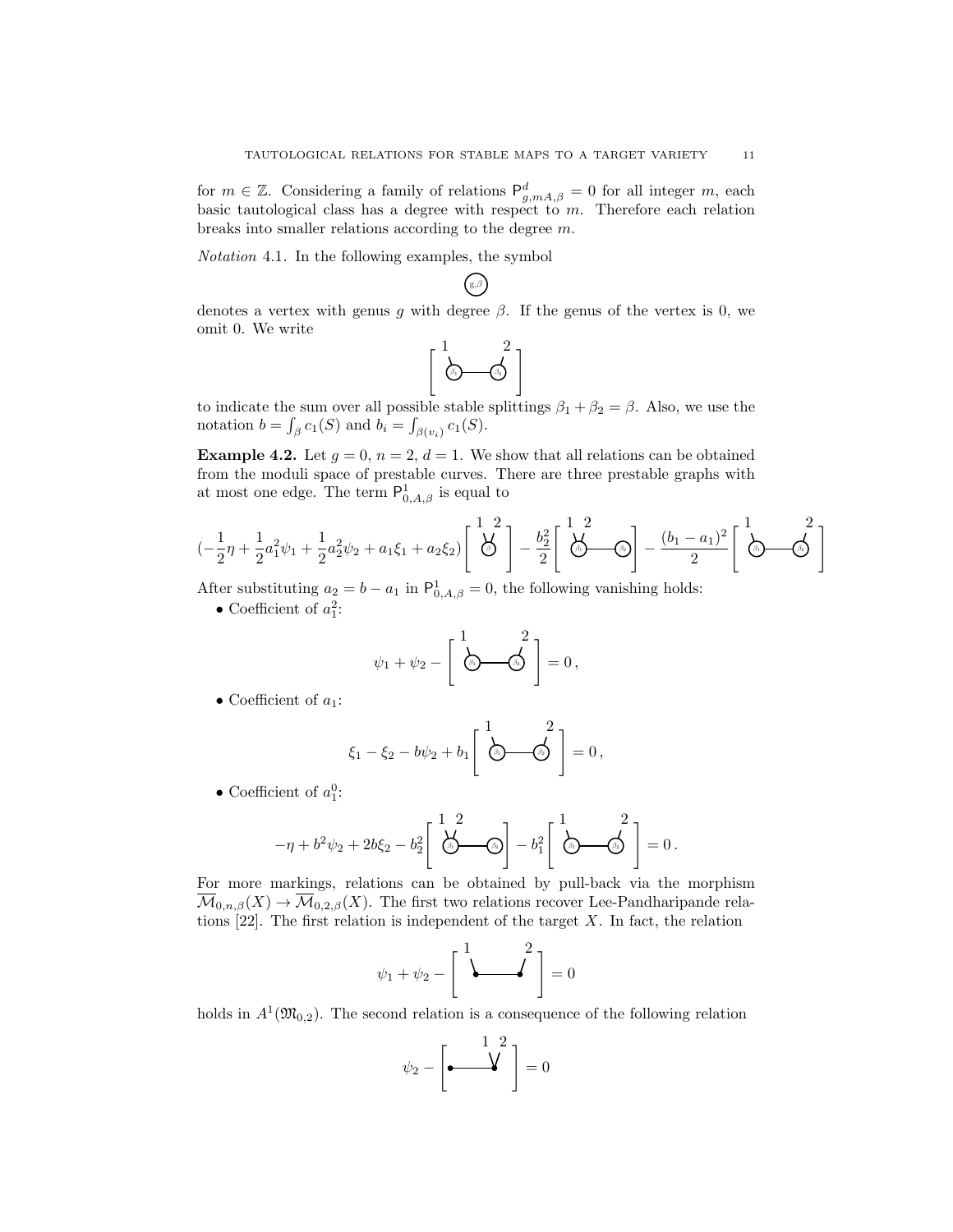in  $A^1(\mathfrak{M}_{0,3})$ . After pulling back the relation to  $\overline{\mathcal{M}}_{0,3,\beta}(X)$ , multiplying with  $\xi_3$  and pushing-forward to  $\overline{\mathcal{M}}_{0,2,\beta}$  by forgetting the third marked point, we get the second relation. The third relation is a consequence of the second relation. The pull-back of the second relation to  $\overline{\mathcal{M}}_{0,3,\beta}(X)$  is

$$
\xi_1-\xi_2-b\psi_2+b\left[\begin{array}{cc}2&3&1\\ \bigvee&\bigwedge\end{array}\right]+\sum_{\beta_2\neq 0}b_1\left[\begin{array}{cc}1&3&2\\ \bigwedge\end{array}\right]+\sum_{\beta_2\neq 0}b_1^2\left[\begin{array}{cc}1&2&3\\ \bigwedge\end{array}\right].
$$

Take a cup product this relation with  $\xi_1$  and push-forward to  $\overline{\mathcal{M}}_{0,2,\beta}(X)$  which forgets the first marking. After relabelling the third marking to the first marking, the relation is exactly the third relation.

4.2. Genus 1 case. In genus 1 cases, it is useful to replace  $\psi$  classes with boundary strata.

**Example 4.3.** Let  $g = 1, n = 1, d = 2$ . We substitute  $a_1 = b$  in  $P_{1, A, \beta}^2$ . • Coefficient of  $m^4$ :

$$
0 = (\eta^2 - 4b^2 \eta \psi_1 - 4b\eta \xi_1 + b^4 \psi_1^2 + 4b^2 \xi_1^2 + 4b^3 \psi_1 \xi_1)
$$
  
+  $(2b_2^2 \eta_1 + 2b_2^2 \eta_2 - 2b^2 b_2^2 \psi_1 - 4b b_2^2 \xi_1) \begin{bmatrix} 1 \\ \frac{1}{(1, 0)} \\ 0 \end{bmatrix}$   
+  $(2b_1^2 \eta_1 + 2b_1^2 \eta_2 - 2b^2 b_1^2 \psi_1 - 4b b_1^2 \xi_1) \begin{bmatrix} 1 \\ \frac{1}{(1, 0)} \\ 0 \end{bmatrix}$   
+  $2(b - b_1)^2 b_3^2 \begin{bmatrix} 1 \\ \frac{1}{(1, 0)} \\ 0 \end{bmatrix} + 2b_1^2 b_3^2 \begin{bmatrix} 1 \\ \frac{1}{(1, 0)} \\ 0 \end{bmatrix} + 2b_1^2 b_3^2 \begin{bmatrix} 1 \\ \frac{1}{(1, 0)} \\ 0 \end{bmatrix} + 2b_1^2 (b - b_3)^2 \begin{bmatrix} 1 \\ \frac{1}{(1, 0)} \\ 0 \end{bmatrix}$   
+  $2b_3^2 (b - b_2)^2 \begin{bmatrix} 1 \\ \frac{1}{(1, 0)} \\ 0 \end{bmatrix} + 2b_2^2 b_3^2 \begin{bmatrix} 1 \\ \frac{1}{(1, 0)} \\ 0 \end{bmatrix}$ ,  
• Coefficient of  $m^2$ :

$$
(-\eta + 2b\xi_1)\begin{bmatrix} 1 \\ \frac{1}{\zeta_2^2} \end{bmatrix} - b_2^2 \begin{bmatrix} 1 \\ \frac{1}{\zeta_2^2} - \zeta_2 \end{bmatrix} + (b^2 - b_1^2) \begin{bmatrix} 1 \\ \frac{1}{\zeta_2^2} - \zeta_2 \end{bmatrix} + 2b_2^2 \begin{bmatrix} 1 \\ \frac{1}{\zeta_2^2} - \zeta_2 \end{bmatrix} = 0,
$$

• Coefficient of  $m^0$ :

$$
(\psi_h + \psi_{h'}) \begin{bmatrix} 1 \\ \frac{1}{\sqrt{3}} \end{bmatrix} - 2 \begin{bmatrix} 1 \\ \frac{1}{\sqrt{3}} \\ 0 \end{bmatrix} = 0.
$$

We could not show whether the first relation can be obtained from moduli spaces of curves. On the other hand, the second and the third relation comes from tautological relations on moduli spaces of curves.

**Example 4.4.** Let  $g = 1, n = 2, d = 2$ . There are 26 prestable graphs with at most two edges. The degree of m can be either  $0, 2, \text{or } 4$ . We prove that the relation which does not contain  $\eta$  classes can be obtained from tautological relations on genus 0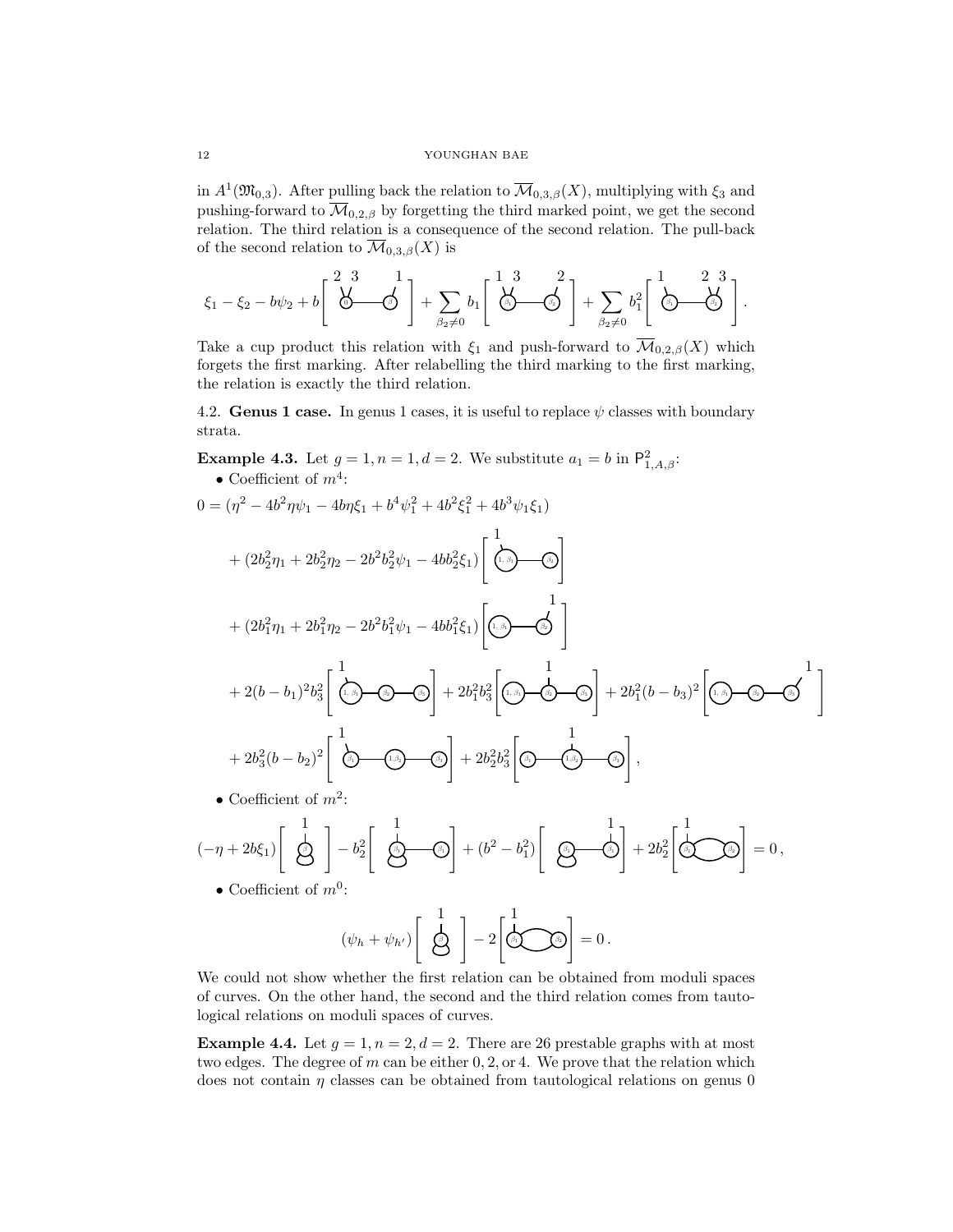prestable curves. The coefficient of  $m^4$  and  $a_1^3$  is the most complicated example. For simplicity, let  $\delta$  be the codimension one boundary stratum of  $\overline{\mathcal{M}}_{1,2,\beta}(X)$  associated to the one loop  $X$ -valued stable graph. After simplification, the relation becomes

$$
0 = b(\psi_1^2 - \psi_2^2) + 2(\psi_1 + \psi_2)(\xi_1 - \xi_2)
$$
  
+  $(-2b_2\psi_1 + 2b_1\psi_2 - 2\xi_1 + 2\xi_2 + (b_1 - b_2)(\psi_h + \psi_{h'}))\left[\overbrace{(\cdot,\cdot,\cdot)}^{1} - \overbrace{\cdot,\cdot}^{2}\right]$   
+  $(-2b_1\psi_1 + 2b_2\psi_2 - 2\xi_1 + 2\xi_2 + (b_2 - b_1)(\psi_h + \psi_{h'}))\left[\overbrace{(\cdot,\cdot,\cdot)}^{2} - \overbrace{\cdot,\cdot}^{1}\right]$   
+  $(-2b_1 + 2b_3)\left[\overbrace{(\cdot,\cdot,\cdot)}^{1} - \overbrace{(\cdot,\cdot,\cdot)}^{2}\right] + (2b_1 - 2b_3)\left[\overbrace{(\cdot,\cdot,\cdot)}^{2} - \overbrace{\cdot,\cdot}^{1}\right]$   
+  $(-2b_1 + 2b_3)\left[\overbrace{\cdot,\cdot,\cdot}^{1} - \overbrace{(\cdot,\cdot,\cdot)}^{2}\right].$ 

On  $\overline{\mathcal{M}}_{1,n,\beta}(X)$ , we have

(4.3) 
$$
\psi_1 = \frac{1}{12}\delta + \left[ \underbrace{\left( \underbrace{\mathbf{A}}_{\beta} \right)}_{\beta} + \left[ \underbrace{\left( \underbrace{\mathbf{A}}_{\beta} \right)}_{\beta} - \underbrace{\mathbf{A}}_{\beta} \right],
$$

and similarly for  $\psi_2$ . The class  $b(\psi_1^2 - \psi_2^2)$  is equal to

$$
b\left[\begin{array}{cc}2&1\\[-0.5ex]1\end{array}\right]^{2}-\left[\begin{array}{cc}1\\[-0.5ex]1\end{array}\right]^{2}-\left[\begin{array}{cc}1\\[-0.5ex]1\end{array}\right]^{2}+\frac{1}{6}\delta\left[\begin{array}{cc}2&1\\[-0.5ex]1\end{array}\right]-\frac{1}{6}\delta\left[\begin{array}{cc}1\\[-0.5ex]1\end{array}\right]^{2}.
$$

The excess intersection formula gives

$$
\left[\begin{array}{c}1\\(1,\beta_1)\end{array}\right]^2 = -(\psi_h + \psi_{h'})\left[\begin{array}{c}1\\(1,\beta_1)\end{array}\right]^2 + 2\left[\begin{array}{c}1\\(1,\beta_1)\end{array}\right]^2.
$$

Using the  $g = 0$ ,  $n = 2$  relation

$$
\psi_1 + \psi_2 - \left[ \begin{array}{c} 1 & 2 \\ \hline \downarrow \downarrow \downarrow \downarrow \downarrow \end{array} \right] = 0 \,,
$$

the equation is equivalent to

$$
4(\xi_1-\xi_2)\left(\frac{1}{12}\delta+\left[\widehat{\mathbf{a}}_1\hspace{-0.1cm}\right]\hspace{-0.1cm}\right)+\frac{b_2}{3}\left[\begin{array}{c}2\hspace{-0.1cm}\phantom{-}1\hspace{-0.1cm}\phantom{-}2\hspace{-0.1cm}\phantom{-}1\hspace{-0.1cm}\phantom{-}2\hspace{-0.1cm}\phantom{-}1\hspace{-0.1cm}\phantom{-}2\hspace{-0.1cm}\phantom{-}1\hspace{-0.1cm}\phantom{-}2\hspace{-0.1cm}\phantom{-}1\hspace{-0.1cm}\phantom{-}2\hspace{-0.1cm}\phantom{-}1\hspace{-0.1cm}\phantom{-}2\hspace{-0.1cm}\phantom{-}1\hspace{-0.1cm}\phantom{-}2\hspace{-0.1cm}\phantom{-}1\hspace{-0.1cm}\phantom{-}2\hspace{-0.1cm}\phantom{-}1\hspace{-0.1cm}\phantom{-}2\hspace{-0.1cm}\phantom{-}1\hspace{-0.1cm}\phantom{-}2\hspace{-0.1cm}\phantom{-}1\hspace{-0.1cm}\phantom{-}2\hspace{-0.1cm}\phantom{-}1\hspace{-0.1cm}\phantom{-}2\hspace{-0.1cm}\phantom{-}1\hspace{-0.1cm}\phantom{-}2\hspace{-0.1cm}\phantom{-}1\hspace{-0.1cm}\phantom{-}2\hspace{-0.1cm}\phantom{-}1\hspace{-0.1cm}\phantom{-}2\hspace{-0.1cm}\phantom{-}1\hspace{-0.1cm}\phantom{-}2\hspace{-0.1cm}\phantom{-}1\hspace{-0.1cm}\phantom{-}2\hspace{-0.1cm}\phantom{-}1\hspace{-0.1cm}\phantom{-}2\hspace{-0.1cm}\phantom{-}1\hspace{-0.1cm}\phantom{-}2\hspace{-0.1cm}\phantom{-}1\hspace{-0.1cm}\phantom{-}2\hspace{-0.1cm}\phantom{-}1\hspace{-0.1cm}\phantom{-}2\hspace{-0.1cm}\phantom{-}1\hspace{-0.1cm}\phantom{-}2\hspace{-0.1cm}\phantom{-}1\hspace{-0.1cm}\phantom{-}2\hspace{-0.1cm}\phantom{-}1\hspace{-0.1cm}\phantom{-}2\hspace{-0.1cm}\phantom{-}1\
$$

From the  $g = 0$  DR relation,  $\xi_1 - \xi_2$  can be written in terms of boundary strata

$$
\xi_1 - \xi_2 = b\psi_2 - b_1 D(1|2)
$$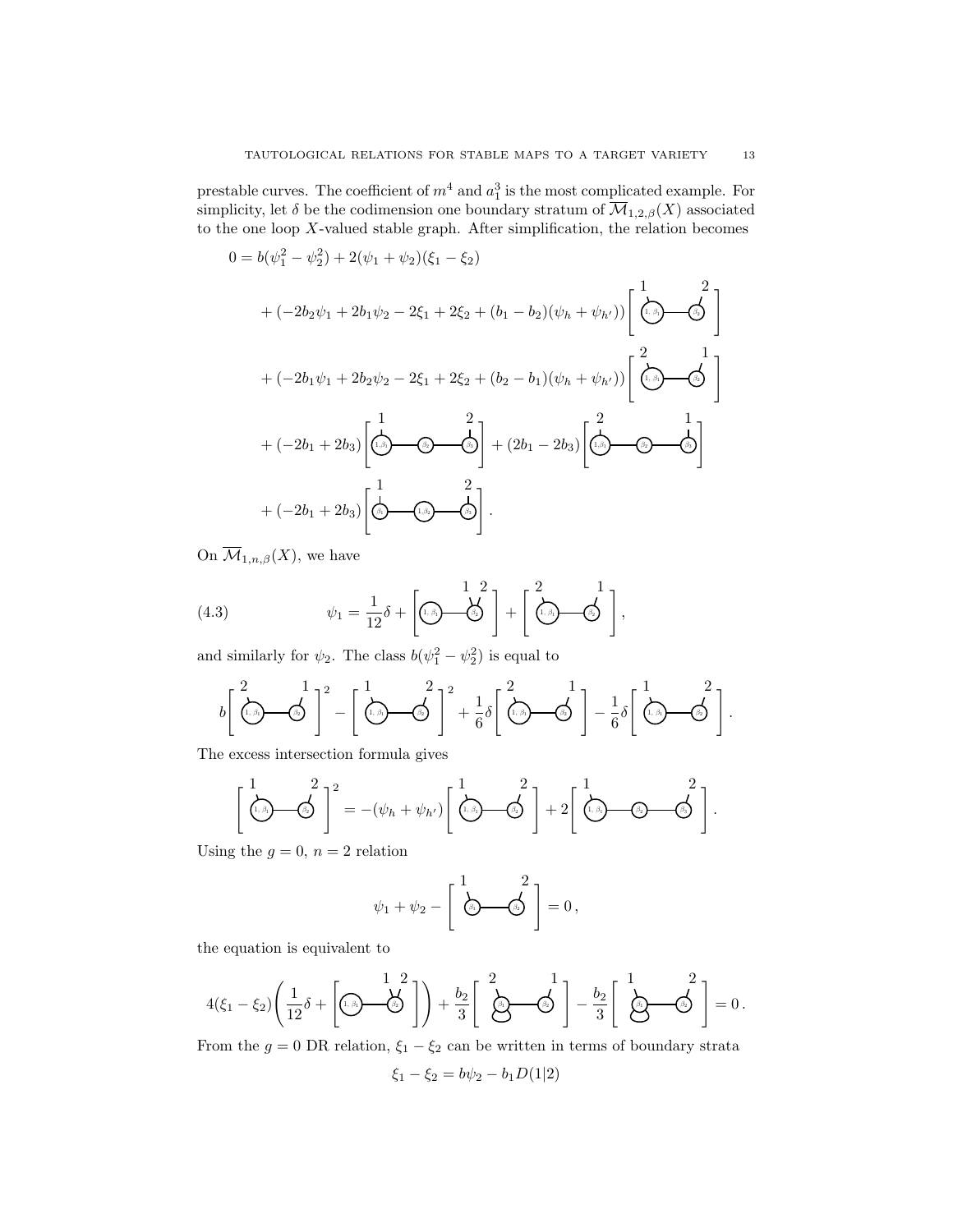where  $D(1|2)$  is the sum over all codimension one boundary strata which splits the first and the second marked points. Using the relation

$$
\begin{bmatrix} 1 & 2 & 3 \ \lambda & \lambda & \lambda \\ \lambda & \lambda & \lambda \\ \end{bmatrix} = \begin{bmatrix} 1 & 3 & 2 \ \lambda & \lambda \\ \lambda & \lambda & \lambda \\ \end{bmatrix} = \begin{bmatrix} 2 & 3 & 1 \ \lambda & \lambda \\ \lambda & \lambda & \lambda \\ \end{bmatrix}
$$

in  $(g, n) = (0, 3)$ , the left hand side is equal to zero. This computation shows that the original relation is obtained from curves.

4.3. Further directions. From the previous examples, we see that tautological relations are much richer than the relations pulled-back from tautological relations on the moduli spaces of stable curves. Since Theorem 3.3 produces relations uniformly for all target  $X$ , it is likely that, for a given  $X$ , further relations could also hold. The following questions are some possible directions for further studies.

- (1) Lower genus cases. From lower degree computations, Oprea conjectured that all tautological relations on  $\overline{\mathcal{M}}_{0,n,\beta}(X)$  come from tautological relations on the moduli space of genus 0 curves [25]. However, tautological relations on  $\mathfrak{M}_{0,n}$  have not been investigated much yet and we do not know if there is a finite number of relations which replace the role of the WDVV equation in  $\overline{\mathcal{M}}_{0,n}$ . In genus 1 cases, tautological relations are generated by the WDVV relation and the Getzler's relation on  $\overline{\mathcal{M}}_{1,4}$  [15]. When the genus is equal to 0 or 1, it is unknown whether there exists a finite number of relations which generate all tautological relations on the moduli space of stable maps to X.
- (2) Generalization of the Pixton's 3-spin relations. In [30, 28], a system of tautological relations on  $\overline{\mathcal{M}}_{q,n}$  was obtained from the study of Witten's 3-spin classes. In [18], the study of the equivariant GW theory of  $\mathbb{P}^1$  also produces the 3-spin relations. The argument can be applied to produce tautological relations for a target space  $X$  as follows. Consider a split vector bundle V over X and its projectivization  $\mathbb{P}(V)$ . The torus localization formula of the equivariant virtual fundamental class of  $\overline{\mathcal{M}}_{g,n,\beta}(\mathbb{P}(V))$  relative to the moduli space of stable maps to X was studied in  $[6, 9]$ . Then the pole cancellation technique applied to a variant of Givental's formalism [17, 18] gives variants of Pixton's 3-spin relations on  $\mathcal{M}_{g,n,\beta}(X)$  twisted by Chern characters of  $V$ .

## **REFERENCES**

- 1. E. Arbarello, M. Cornalba, The Picard groups of the moduli spaces of curves, Topology (2) 26 (1987), pp.153–171.
- 2. Y. Bae, J. Schmitt, Tautological rings of moduli of prestable curves, in preparation.
- 3. K. Behrend, Gromov-Witten invariants in algebraic geometry, Invent. Math. (3) 127 (1997), pp. 601–617.
- 4. K. Behrend, B. Fantechi, The Intrinsic Normal Cone, Invent. Math. (1) 128 (1997), pp. 45–88.
- 5. K. Behrend, Y. Manin, Stacks of stable maps and Gromov-Witten invariants, Duke Math. J 85 (1996), pp. 1–60.
- 6. J. Brown, Gromov-Witten invariants of toric fibrations, Int. Math. Res. Not. IMRN, 19 (2014), pp. 5437–5482.
- 7. A. Chiodo, Towards an enumerative geometry of the moduli space of twisted curves and r th roots, Compositio Math. 144 (2008), pp. 1461–1496.